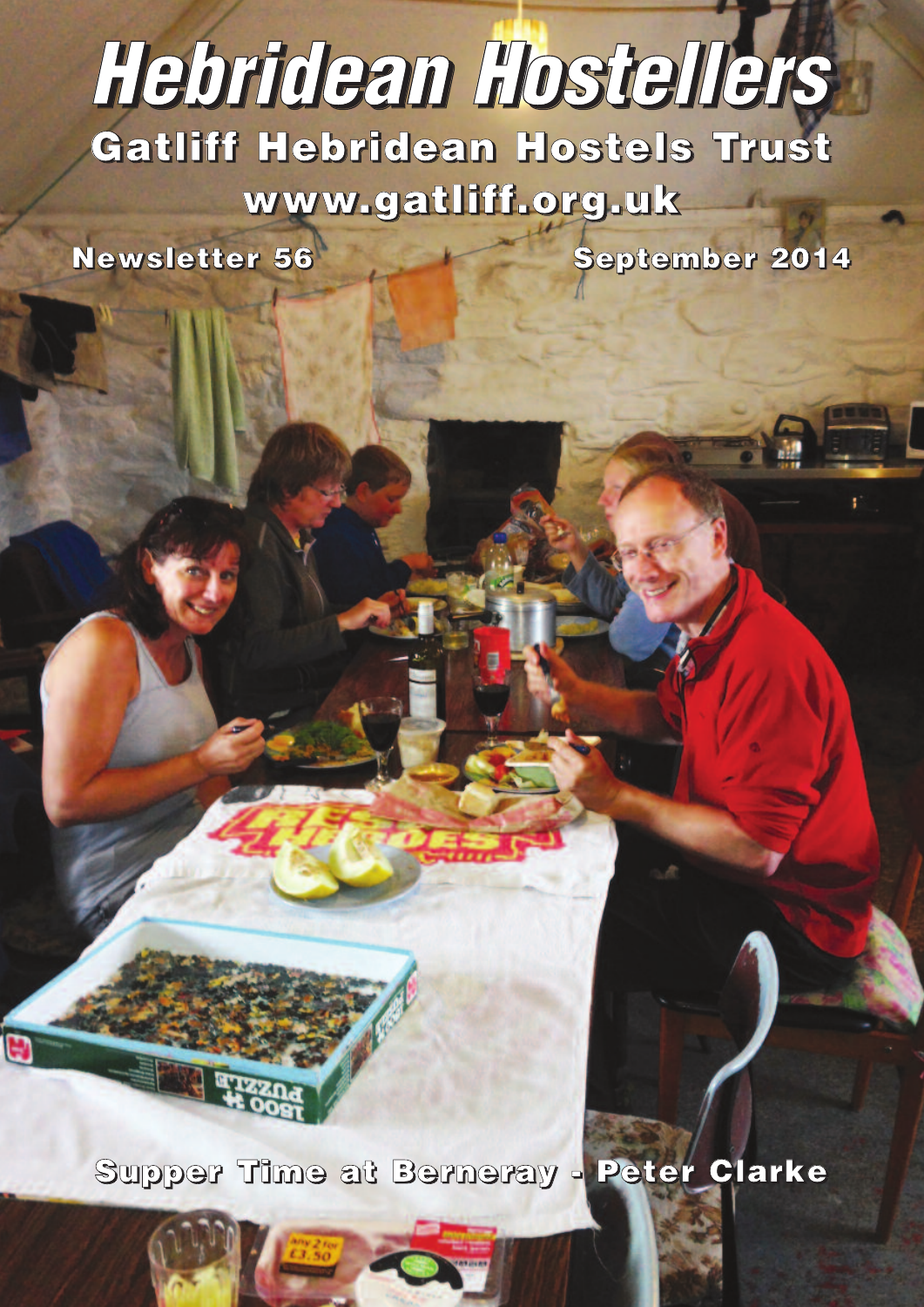## **Summer in the Islands as Observed by Peter Clarke**

It was good to see people enjoying the hostels this summer. I visited Berneray and Howmore in August and met a lot of hostellers who were enjoying the islands. When I arrived at Berneray on a still summer's evening, the view over the Sound of Harris was fantastic in the early evening light.

Hostellers were enjoying dinner with wine in the Common Room. In front of the main building a young visitor was watching seals through a telescope. His grandmother, who had brought him, was painting. Another resident was reading a book, another was enjoying a cuppa in the evening sun.

There were only two unoccupied beds! A couple of tents had been pitched outside. Several visitors gathered round for a chat. All praised the improved facilities and thanked the Trustees for maintaining the place so well.

At Howmore hostellers were making supper in the new kitchen. A game of chess was being played. A family (pictured below) arrived and pitched their tent. They had stayed there on their way south and had now returned after a visit to Barra and Eriskay. The two new showers looked inviting. There were plenty of spare beds!

This year we replenished the camp beds, which have always featured to take unexpected overspill. Each hostel now has four new camp beds and, at Berneray at least, they have all been called into service.

Kate Langley, the warden, tells me that Rhenigidale has been busy, but there was no one there a couple of nights ago when we were in touch.

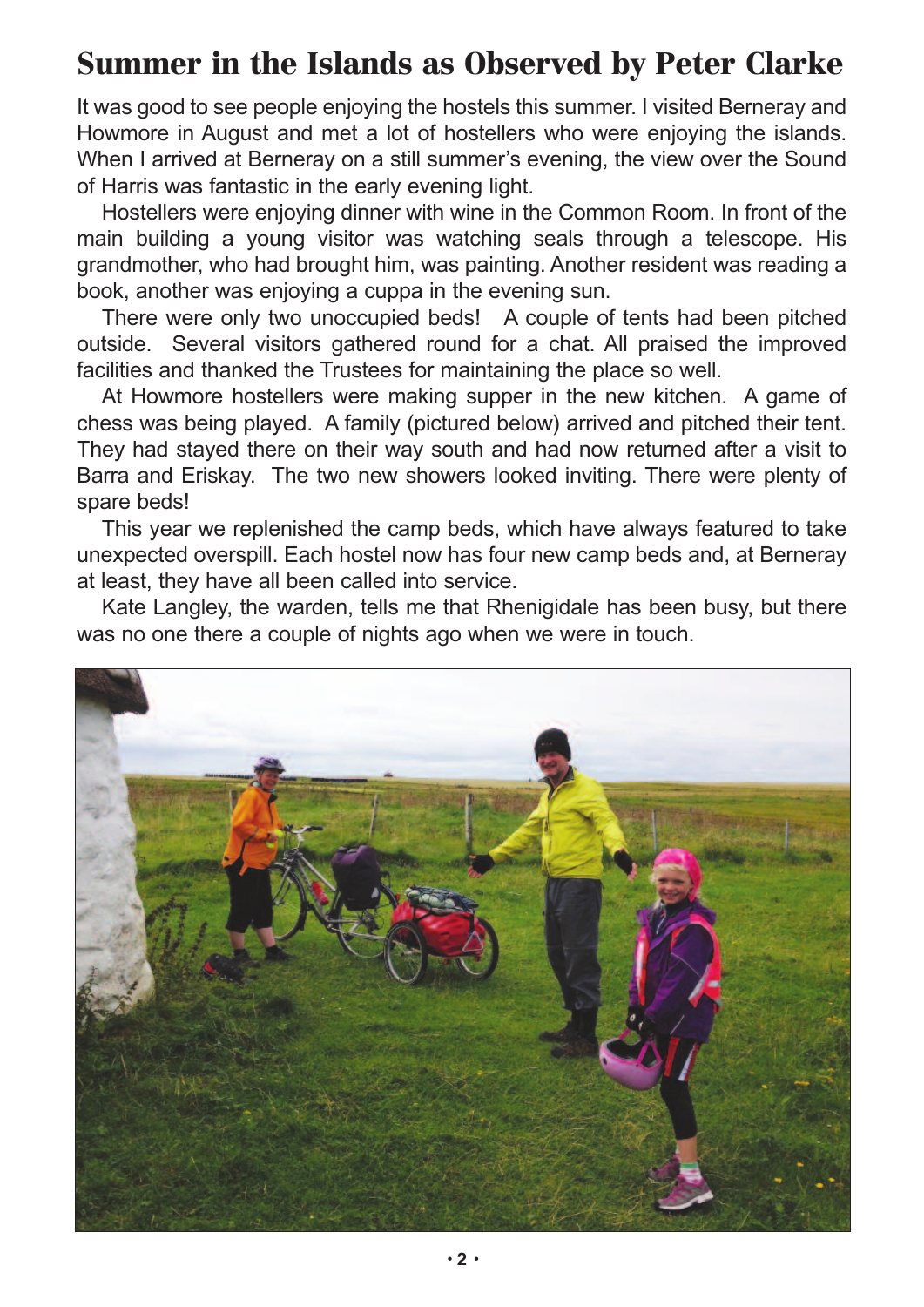## **Works Report - by John Joyce**

By April the builders had finished construction of the new shower room and separate wash room in the main building at **Howmore**. These facilities, with all new improved and updated equipment and tiled floors, were fully operational for Easter. We were able to retain some natural stone walls as part of the design in the wash-room. Final finishing touches and decoration will be completed later. The kitchen area was fitted with new stainless steel units and sinks and two sparkling new fridges, but we have temporarily retained the existing hobs until the whole kitchen and common room area can be completed and fully decorated in the autumn. The renovation is going well. Thanks to all who have contributed to the Appeal.

The very wet winter weather caused some dampness in the end walls of the dormitory building, but this was rectified and affected areas redecorated and floors painted. Some new chairs were supplied. Both the external doors and the outside benches were sanded, cleaned and double varnished to protect them.

We were fortunate at **Berneray** to get some good weather in early spring enabling us to prepare and paint the outside of both the buildings so they looked bright and fresh for the summer. The site was cleared up and the winter's seaweed was removed from the 'lawn' outside the hostel - the waves were not far away from the front door! Inside walls and floors that needed attention were decorated too. All the dormitory blinds were renewed, some furniture was replaced and a new fridge and other equipment were supplied. General repairs and maintenance continued outside.

Inside the big difference is that all the old storage radiators, which had suffered abuse over the years, have been removed and replaced with brand new Rointe electric radiators fitted with tamper proof grill covers. We hope these devices will be more efficient, keep the dormitories warm and not be so easily damaged.

Work on improving and upgrading the kitchen/common room area, floor and toilet/shower room facilities is the next priority.

Remedial work to the skews on the gable ends of the roof at **Rhenigidale** was completed in June. Repairs to the outside rendering are planned to complete the 'waterproofing' then it will be possible for other necessary external and internal work to be carried out.

#### **Feedback Request and Appreciation**

If you have visited the hostels recently, then any comments and opinions you may have on the changes and work carried out are welcome. If you want to help with work on the hostels, contact John Joyce. The next work party will be in October/November.

Thanks to Stuart Colley, Eddie Webb, Rob Plaister and Lindsay Shawbost for their contributions to the work-force.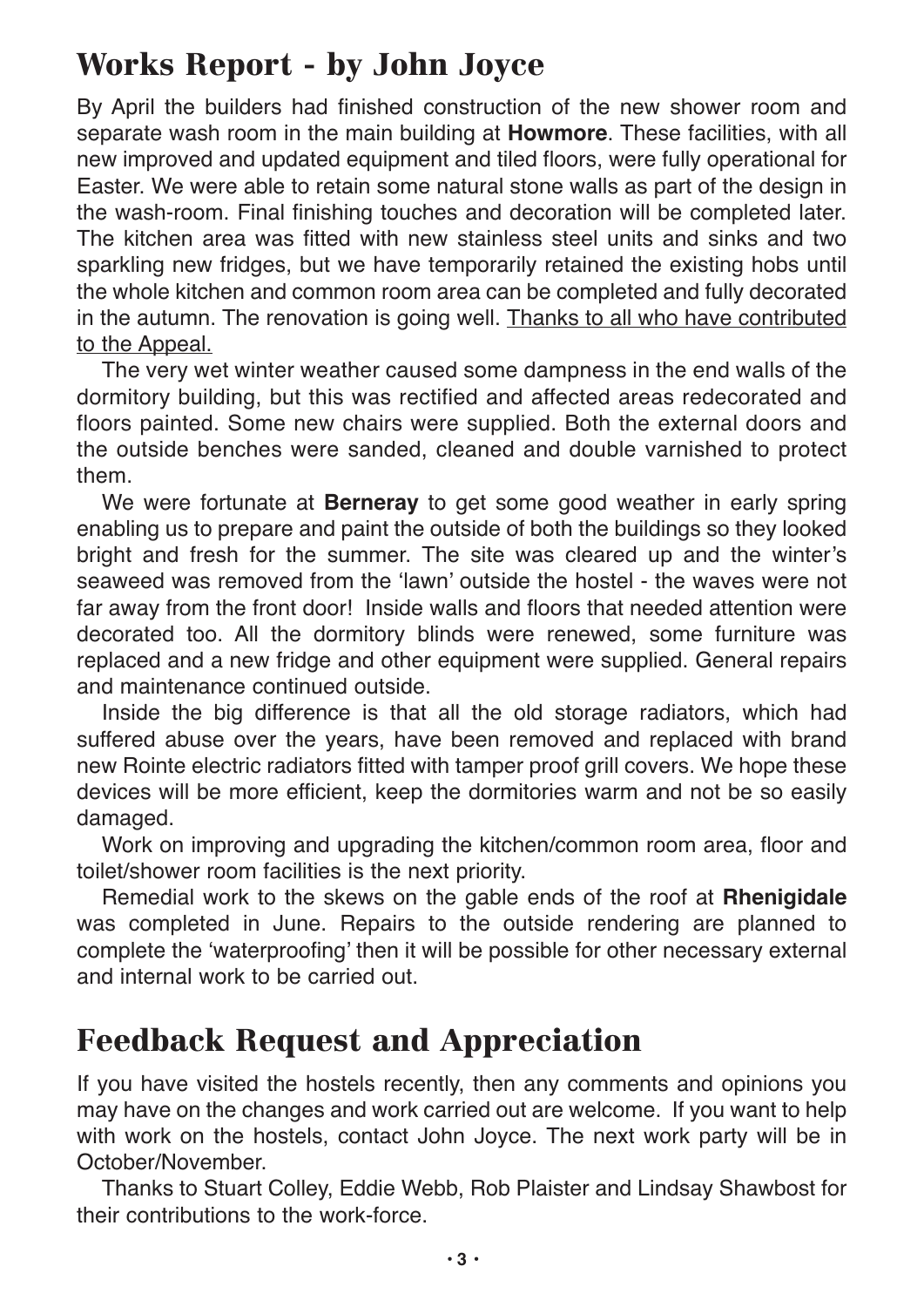# **The Hebridean Way**

Work is progressing on the initial stages of the Hebridean Way, a long-distance footpath and cycleway from Vatersay to Stornoway, with a further extension to the Butt of Lewis. The opening should be for the Summer of 2016 and eventually the walking path and cycling route will be embedded in both the landscape and in the intentions of some energetic visitors. The Gatliff Hostels will undoubtedly benefit from increased footfall and pedal-turning – for Howmore is right there on the prospective tracks; Berneray is close to a significant point, the only ferry link between the Uists and Harris; with Rhenigidale providing the only accommodation of its sort for miles around.

# **Berneray Historical Society**

The Nurse's Cottage, Berneray, is a relatively short walk from the ferry terminal and is the hub of the Historical Society. It is one of several Comunn Eachdraidh which feature throughout the Western Isles and delve into, record and display matters of local, historical significance. The opening hours of the Cottage are in the Summer months from 11.00 - 15.00 on Mondays - Fridays, but access to the Society's website - www.bernerayhistorical.com - is always available. Its publications are worth exploring and its presence in an area where the past is close to the surface of island life is worthwhile.

# **A Uist Trail**

Howmore is well-positioned as a place of accommodation for those seeking to learn more or follow in the steps of Bonnie Prince Charlie. First go to www.visitouterhebrides.co.uk and bring up the appropriate information about Prince Charles Edward Stuart and the places associated with him in the locality. He came to Eriskay on 23 July 1745 aiming to regain the throne of Great Britain on behalf of his father. Within a year he was defeated at Culloden, fled back to the Outer Hebrides where he sought refuge during April 1746 before moving on to Skye.

## **An Old Green Track**

Robert Macfarlane, author of *The Old Ways,* wrote the following: 'Along the south-eastern coast of the Isle of Harris runs one of the most beautiful paths I know: an old green track I spent a week walking across Lewis and North Harris, camping in shielings and fishing in lochs as I went, finally reaching Rhenigidale, where I slept in the little white-walled youth hostel.

The next morning, I followed the green track west to Tarbert, contouring first above steep-sided sea coves and then dropping into a glen called Trollamaraig in which a dwarf forest of willow, aspen, honeysuckle and foxglove flourishes. Then it was up, steeply up, zigzagging the east face of a hill called the Scriob until the path eased and led me between two peaks - Trolamal and Beinn Tharsuinn. On that clear day the landscape to my west was wonderfully visible, laid out like a map: an intricate weave of moor, crag, scarp and shining lochans. A storm blew in and over, and I walked the final miles along shining tracks and under rainbows.'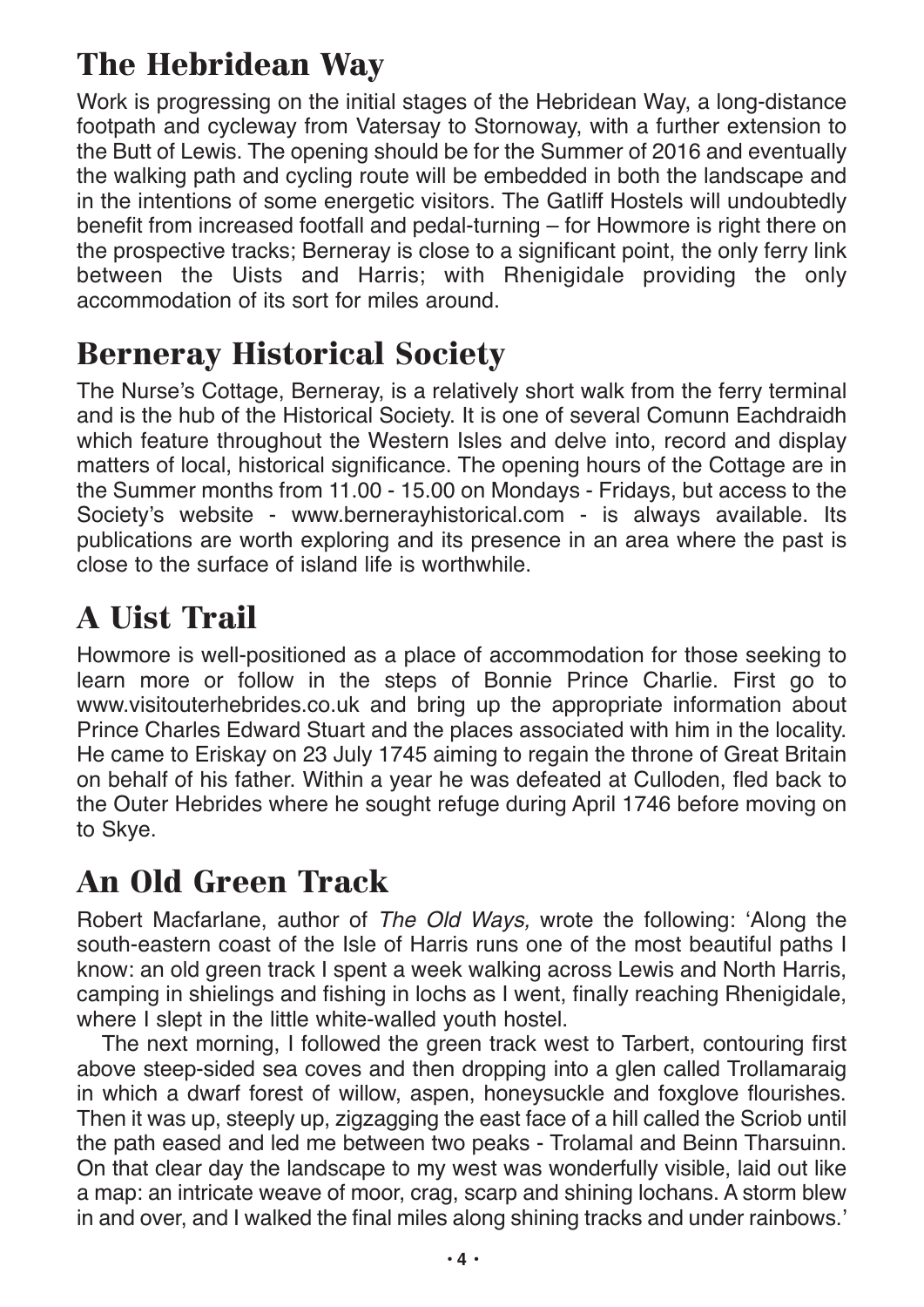# **Leaving Berneray and Approaching Rhenigidale**

Julian Paren a trustee of the GHHT, is a scientist, specialising in glaciology and oceanography, whose work led him to spend up to a hundred days under canvas in remote, polar areas. He undertook most research in the British Antarctic Territory and particularly in the Peninsula. He now lives on the Black Isle, north of Inverness, and is involved in lecture tours as well as with the work of the Trans-Antarctic Association, a charity which provides funding for expeditions in memory of Sir Vivian Fuchs and Sir Edmund Hillary.

Earlier this year, Julian created a vocal guide, a gallery of images with a Gaelic song background relating to Berneray and its hostel. It can be accessed on the drop-down menu of the appropriate section of www.gatliff.org.uk Soon a similar feature will appear about Rhenigidale and its surrounds. Some 50 images will take viewers from the first of the Gatliff hostels as far as the difficultto-reach Mollinginish. However, extreme remoteness, as well as low temperatures, have never fazed this researcher!

## **Rhenigidale Hostellers**

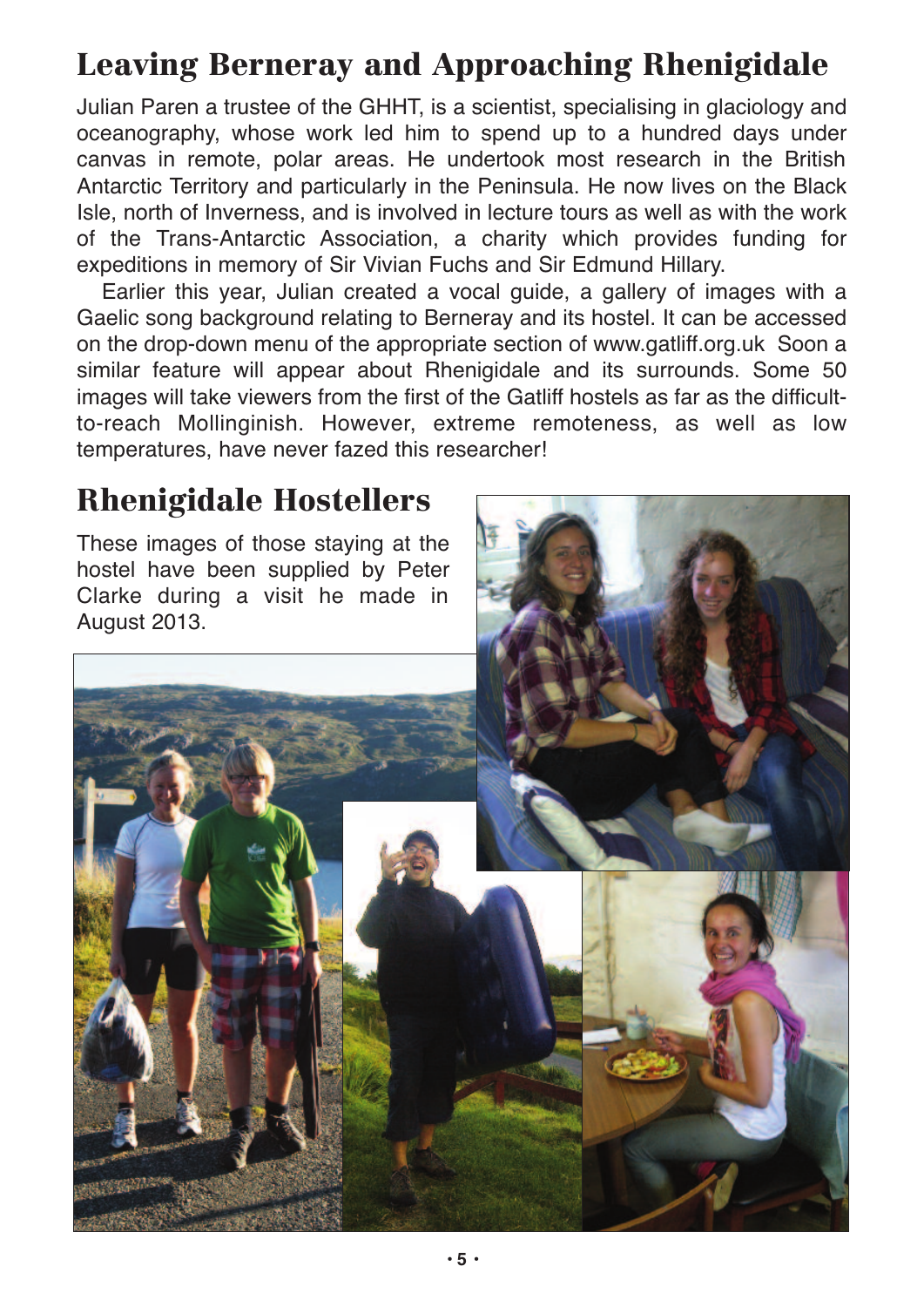## **Howmore Appeal**

The Howmore Appeal stands at £27,207. Subject to HMRC approval, we will be able to claim £2,853 in Gift Aid. This means a grand total of £30,060 stands in the appeal fund. Thank you very much to all our donors.

During the autumn we will renew our efforts to raise the additional £16,940 required to complete the project. Meanwhile if you get the opportunity to visit Howmore, go and enjoy the new facilities. There is still more to do there, but it is looking pretty good and is being enjoyed by hostellers.

# **Gift Aid**

If you have signed a Gift Aid to the Trust, make sure you give your full address and post code. Equally if you have a Gift Aid in place in favour of the Trust, and you move, please make sure you notify us of your change of address. For claims since 2013 we now have to report your address for HMRC verification.

## **Legacies**

GHHT has received a legacy of £20,000 from the late David Seddon of Blackheath. We believe David, who supported the cause for many years, died in 2012.

We have also received a legacy of £421.40 from the late Bernard Selwyn. Bernard, a founding Trustee of the Gatliff Trust, died in 2013 and members of the Committee attended his funeral at Golders Green Crematorium.

## **What Makes the Gatliff Hostels Special?**

Among many factors, here are four of them that make the Gatliff hostels special. They were started with a vision by a man of strong personality and views, Herbert Gatliff, and his wish to see an incredibly attractive area of Britain become more accessible, to young people in particular, has been continued. The inability to book beds at the hostels means that relatively adventurous, sociable and often well-informed, people stay, but not in large groups. The three hostels have distinctive sea-side settings. Howmore borders the machair and sands of South Uist; Berneray the sea of North Uist; Rhenigidale a bay in North Harris. Finally, they all have access to interesting places in the immediate vicinity. The village of Howmore has a significant number of blackhouses; the island of Berneray can be encompassed easily with, on its western shores, an extensive beach that once, inadvertently, was used to promote the shorelines of Thailand; while Rhenigidale has a booklet devoted to promoting its hinterland.

Please let the Editor know if you consider other features to be special; and do inform the Chairman if you are thinking of donating or are planning to bequeath in your will to the GHHT. Suggestions and donations will be appreciated and help maintain those elements of 'speciality'.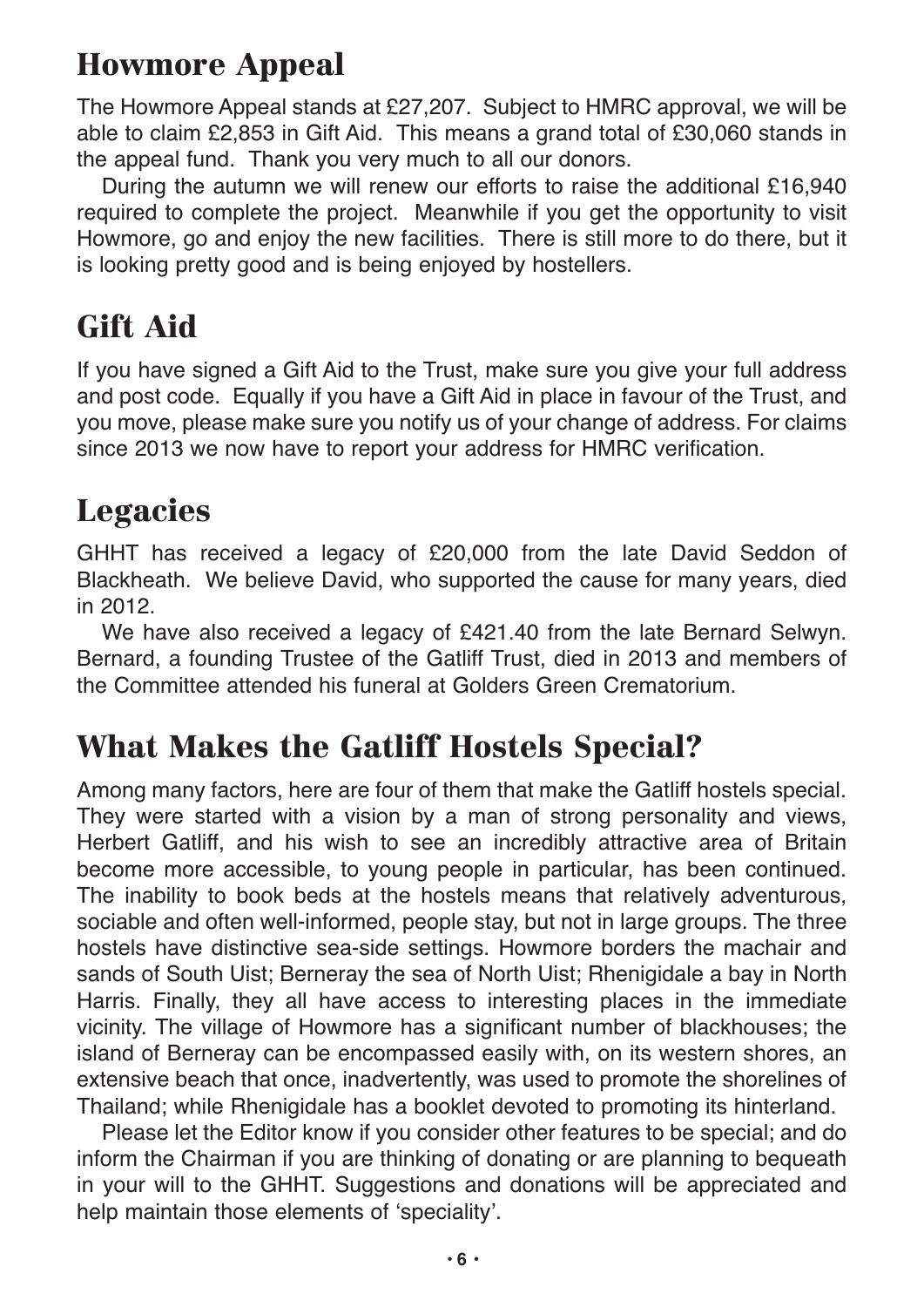## **Meet in London**

There is an interesting opportunity to combine a visit to London, with a Discussion on the Future of Small Hostels and attendance at the autumn meeting of the Gatliff Trust. It's on Saturday 25 October at the Holland Park Youth Hostel, with coffee available from 10.00. Contributing to the topic under review will be Marilyn Barrack (Chair of Elenydd Hostels Trust), Chris Meek (Project Oasis North Downs and Puttenham Eco-Camping Barn, West Surrey) and Bill Sellers (Skiddaw House Foundation, Lake District). This session will last for the morning and it's always a pleasure to have lunch at this hostel where the chef's skills are much appreciated.

The Holland Park building has significance. It was created in 1605 for Sir Walter Cope and was known as Cope Castle, a fine example of the Jacobeanstyle of architecture. Much of it was destroyed in September 1940 during the London Blitz. The east wing remains and is part of the accommodation available. However, the leasing arrangements are under review and the hostel's future is not certain. Come and stay before it's too late and do let Peter Clarke know if you intend being at the meeting and staying for lunch.

## **Something in Return**

All organisations need to recruit people to bring in new skills and different perspectives. As life-expectancy, and the time available after retirement or redundancy, increases, so does the available pool of human talent. There are many individuals with the interests at heart of hostelling, in general, and of the Gatliff brand, in particular. They are capable of helping the GHHT move forward. The problems centre on locating and focusing people on the tasks that are needed - manual dexterity, specialist construction and maintenance work, clerical abilities and professional management. If you have a sense of mission to return something to the activities that stimulated you when or since being young, then do get in touch. There is a wide range of names and addresses below.

#### **Become an Ambassador for the Hostels**

Peter Clarke writes: Everyone has great stories to tell about the hostels. Could you become a hostel ambassador? Please tell your friends about these distinctive and stimulating places. Plenty of people write positive pieces in the hostel housebooks and a good number put up stuff on their Facebook pages. If you do, why not link your personal page with ours at the Gatliff Hebridean Hostels Trust website? Also why not tell Trip Advisor how you enjoyed the hostels?

If you belong to a walking, cycling, hostelling or outdoor group, could you supply your fellow-members with some of our literature? This can be supplied to you on request. If you know of places where posters could be attractively displayed, please tell us about them.